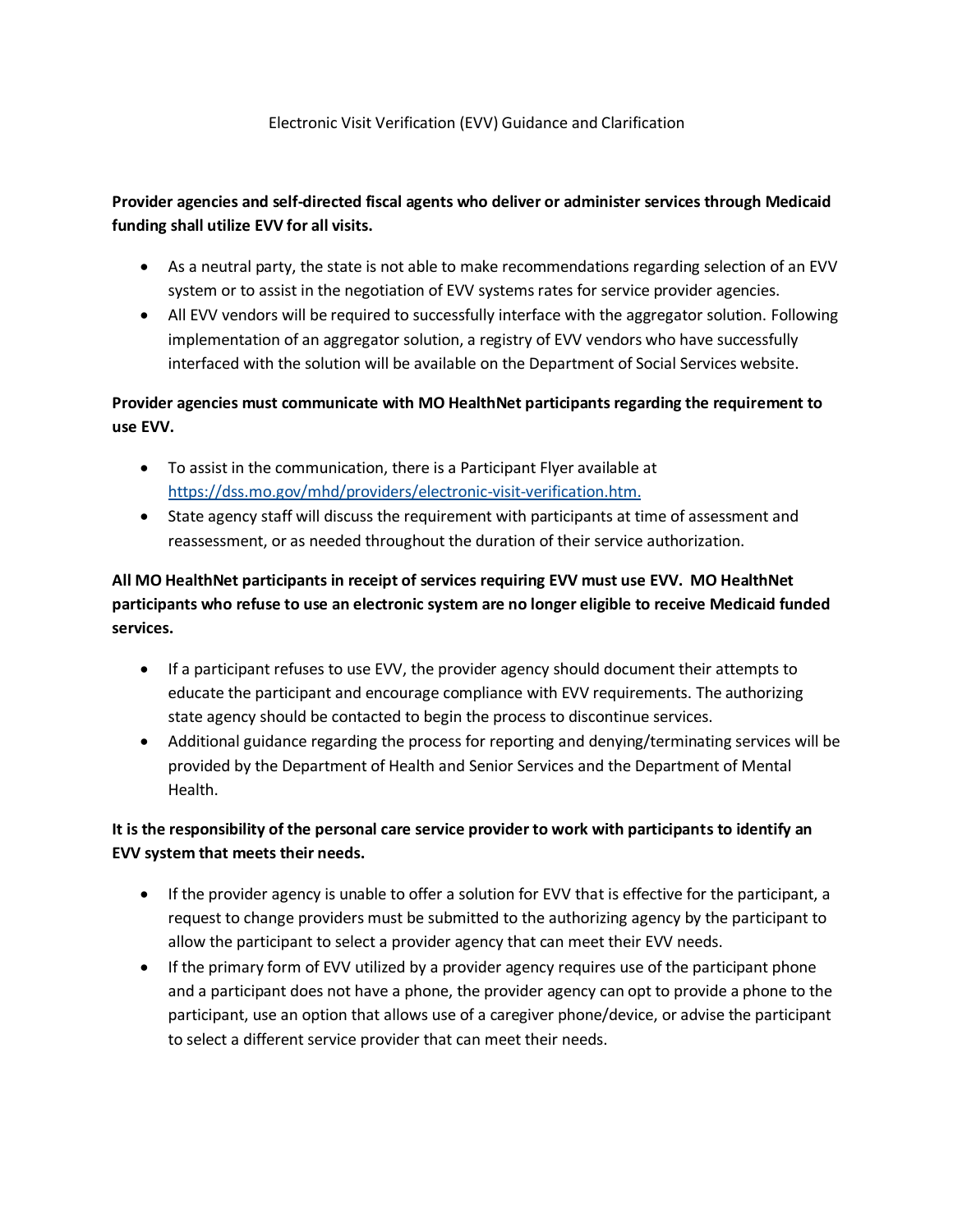Many EVV systems are user friendly and allow use by a wide range of participants, including those with limited technical capabilities. It is the responsibility of the service provider to identify an EVV system that can be used by their participants and/or caregivers.

 **Manual visit entry is allowed on when the EVV system is unavailable or when exigent circumstances make usage of the system impossible or impractical. All manual entries require justification and will be flagged by the EVV system. Notice of the entry and supporting justification will be sent to the aggregator and available to provider agency and state agency users.** 

- Any time a paper timesheet is used, a manual entry must be made into the EVV system to enter new information or to update the original entry.
- are left off the original entry. This is anticipated to occur on a limited basis and is subject to Manual entry may be used when a caregiver forgets to clock in or out, or when services/tasks audit by state agency staff.
- limited basis and is subject to audit by state agency staff. Manual entry may be used when there is a power outage or the participant or caregiver is experiencing short-term issues with their phone or internet. This is anticipated to occur on a
- Manual entry may be used with types of services that begin or end outside the home of the participant. This will be flagged as a manual entry; however, there should be no negative consequence as long as the care plan supports the service and the reason for the manual entry is documented.

 **All EVV systems used in Missouri must have a primary, secure method for collecting visit data through use of one or more of the following options: Location technologies, telephony, fixed devices in the participant's home, biometric recognition, or alternative technology meeting the requirements of the regulation.** 

- home of the participant. A landline is not required to use EVV. Location technology, such as Global Positioning System (GPS), is required for all forms of electronic verification OTHER THAN designated landlines or systems using a fixed object in the
- EVV systems can be managed with a cellular phone belonging to either the caregiver or the participant; however, the location must be verified through use of a fixed object/validator in the participant's home or GPS verification for any mobile device.
- If when using GPS you note the coordinates are not accurate, document the GPS reading at the home of the participant and use this as the base location for the participant within the EVV system.
- report visits, but there must be a way to distinguish who is receiving what service, etc. When there are multiple participants at a single residence, the same phone may be used to

 **For situationsin which the provider agency's EVV system does not have adequate network capacity, the system shall have the ability to enter visit information in an offline mode and upload upon accessing network connectivity.**